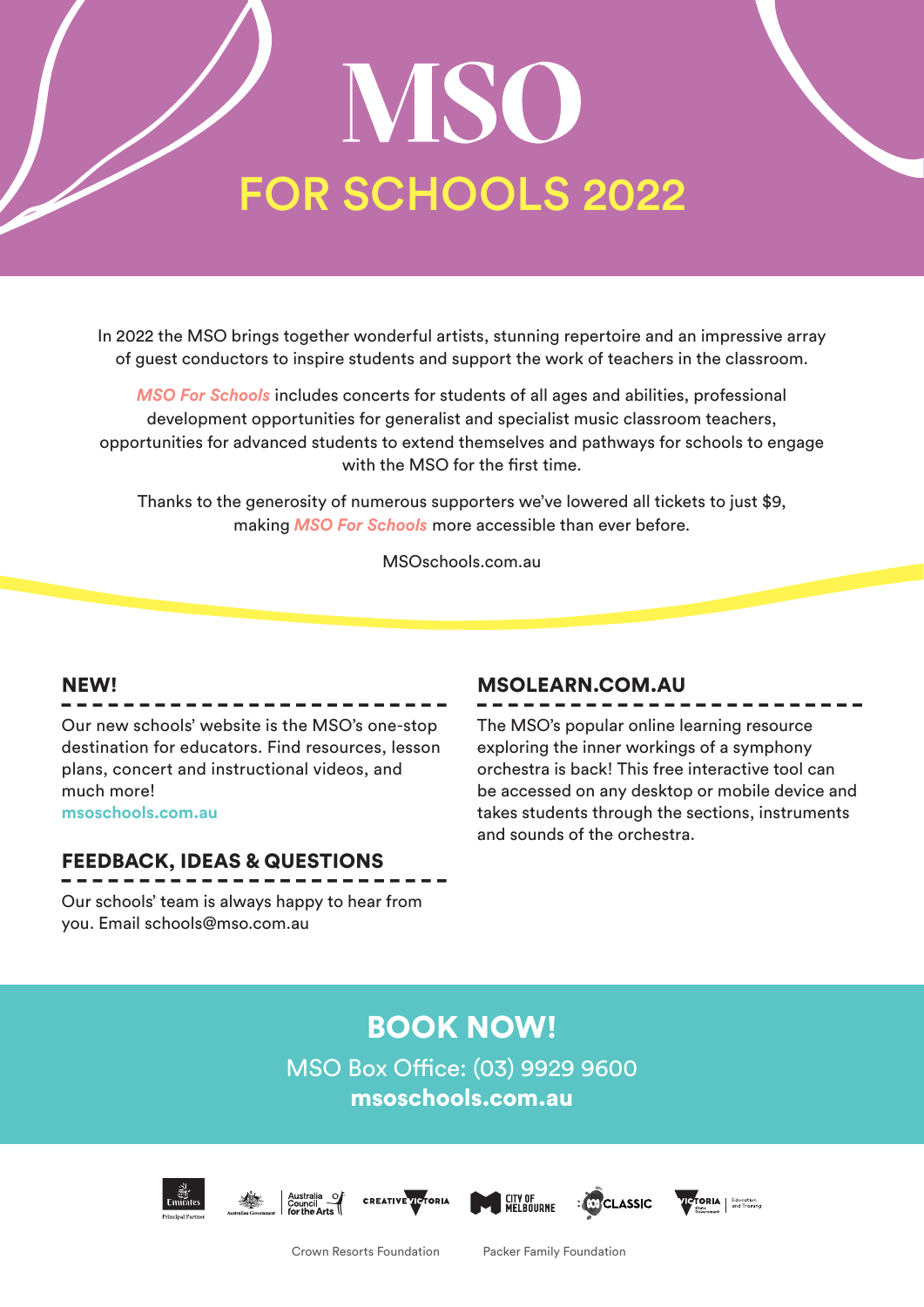#### **Melbourne Symphony Orchestra**

# SCHOOLS' CONCERTS

### **BOOKINGS NOW OPEN!**

# KINDER TO YEAR 2

# Jams for Schools

Tuesday 30 August / 10am, 11am, 12pm, 1pm Iwaki Auditorium, Southbank | All tickets \$9 Harness the power of music to inspire and engage in the early years with Jams for Schools, the MSO's interactive workshop for students in kindergarten to grade one and their teachers.

The Jam is a bounding exploration of Mussorgsky's famous *Pictures at an Exhibition*!

Led by dynamic presenter, Karen Kyriakou, Jams for Schools offers you and your students the opportunity to discover and play along with beautiful arrangements of orchestral repertoire. Included in the workshop is your chance to meet-and-greet musicians of the MSO and get up close and personal with them and their instruments.

The best thing? No prior experience is required!

*MSO Schools' Concerts are supported by Crown Resorts Foundation and Packer Family Foundation.* 

# YEARS 3 TO 9

# Carnival of the Animals

Thursday 19 May / 10.30am (Years 3–6) Friday 20 May / 12.30pm (Years 7–9) Hamer Hall, Southbank | All tickets \$9

Melbourne Symphony Orchestra TBC conductor Jess Hitchcock soloist and presenter

Camille Saint-Saëns *Carnival of the Animals* 

The MSO presents *Carnival of the Animals*, a must-hear work for all students, to delight and capture the imaginations of both young and old. The humorous depiction of animals in Saint-Saëns' Zoological Fantasy are brought to life through music and puppetry live on the Hamer Hall stage; this concert will be quite the menagerie!

This MSO production includes some unexpected visitors - the addition of extra wildlife, commissioned especially for the event.

*MSO Schools' Concerts are supported by Crown Resorts Foundation and Packer Family Foundation.*

# Pictures at an Exhibition

Thursday 4 August / 10.30am (Years 3–6) Friday 5 August / 12.30pm (Years 7–9) Robert Blackwood Hall, Monash University, Clayton | All tickets \$9

Melbourne Symphony Orchestra Ingrid Martin conductor Richard Vaudrey presenter

Mussorgsky *Pictures at an Exhibition*

Join presenter Richard Vaudrey and the musicians of the MSO as they take students on a wondrous journey of Mussorgsky's stunning work *Pictures at an Exhibition*. Take your students on a musical promenade through Viktor Hartmann's artwork alongside Mussorgsky's incredible music. This beautiful event sees the concert hall and art gallery merge exquisitely into one and is sure to have both teachers and students mesmerised!

*MSO Schools' Concerts are supported by Crown Resorts Foundation and Packer Family Foundation.*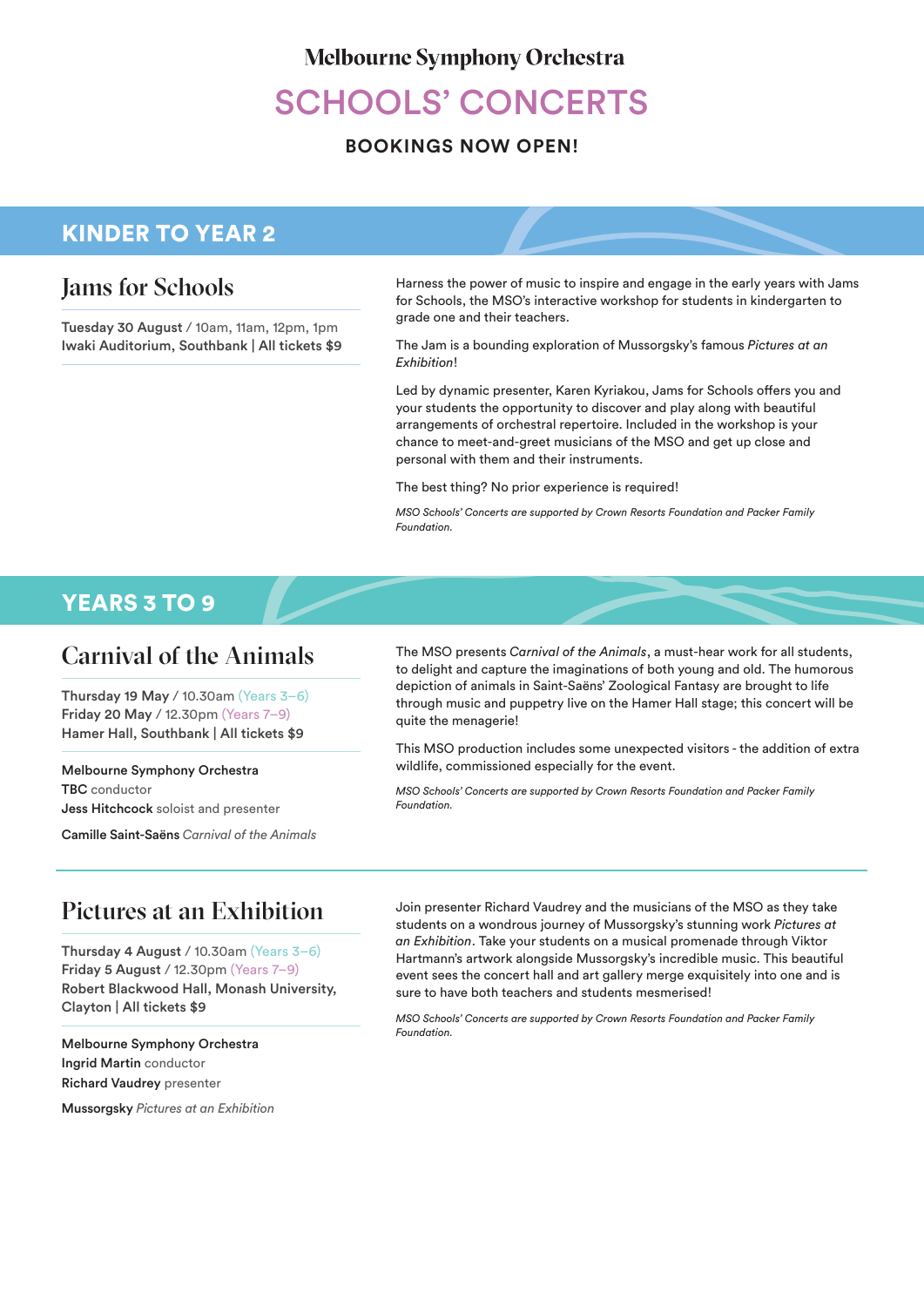#### **Melbourne Symphony Orchestra**

# SCHOOLS' CONCERTS

#### **BOOKINGS NOW OPEN!**

# YEARS 9 TO 12

# Meet the Music – The Firebird

Thursday 19 May / 1pm Hamer Hall, Southbank | All tickets \$9 (Free for Victorian Challenge and Enrichment students)

Melbourne Symphony Orchestra Graham Abbott conductor Nicholas Bochner presenter

Stravinsky *The Firebird* Hindson *Speed*

# Meet the Music – Pictures at an Exhibition

Thursday 4 August / 12.30pm Robert Blackwood Hall, Monash University, Clayton | All tickets \$9 (Free for Victorian Challenge and Enrichment students)

Melbourne Symphony Orchestra Ingrid Martin conductor Nicholas Bochner presenter

Mussorgsky *Pictures at an Exhibition* Carl Vine Symphony No.2

Dive into the music of two seminal composers. Guided by conductor, educator and former ABC Classic announcer Graham Abbott, students will explore two strikingly different works: Stravinsky's *The Firebird* and Australian composer Matthew Hindson's *Speed*. Both works are large scale, exciting and unashamedly distinct. Graham will give insight to students, to provide a pathway to understanding these ground-breaking works.

*Meet the Music is supported by the Department of Education & Training Victoria and by Crown Resorts Foundation and Packer Family Foundation.* 

Explore the music of two champions of the orchestra, composers whose contribution to the orchestral landscape is undeniable. Guided by MSO Assistant Conductor Nicholas Bochner, we'll explore Mussorgsky's *Pictures at an Exhibition*, originally written for solo piano. Later orchestrated by Ravel, and in 2001, by Chinese/Australian composer Julian Yu, this work has captured the imagination of all who hear it, whilst Carl Vine's Symphony No.2 has the power and grandeur of Australia – a feast of contrast and sound! This special concert format is ideal for curious students evolving their understanding of compositional technique and developing their analytical vocabulary.

*Meet the Music is supported by the Department of Education & Training Victoria and by Crown Resorts Foundation and Packer Family Foundation.* 

# Open Rehearsals

Hamer Hall, Southbank | All tickets \$9

PROKOFIEV Wednesday 4 May / 10am Umberto Clerici conductor

**STRAVINSKY** Wednesday 10 August / 10am Jaime Martín conductor

Go behind the scenes to explore the inner workings of the Melbourne Symphony Orchestra and discover what it takes to create the perfect performance.

*MSO Open Rehearsals are supported by Crown Resorts Foundation and Packer Family Foundation.*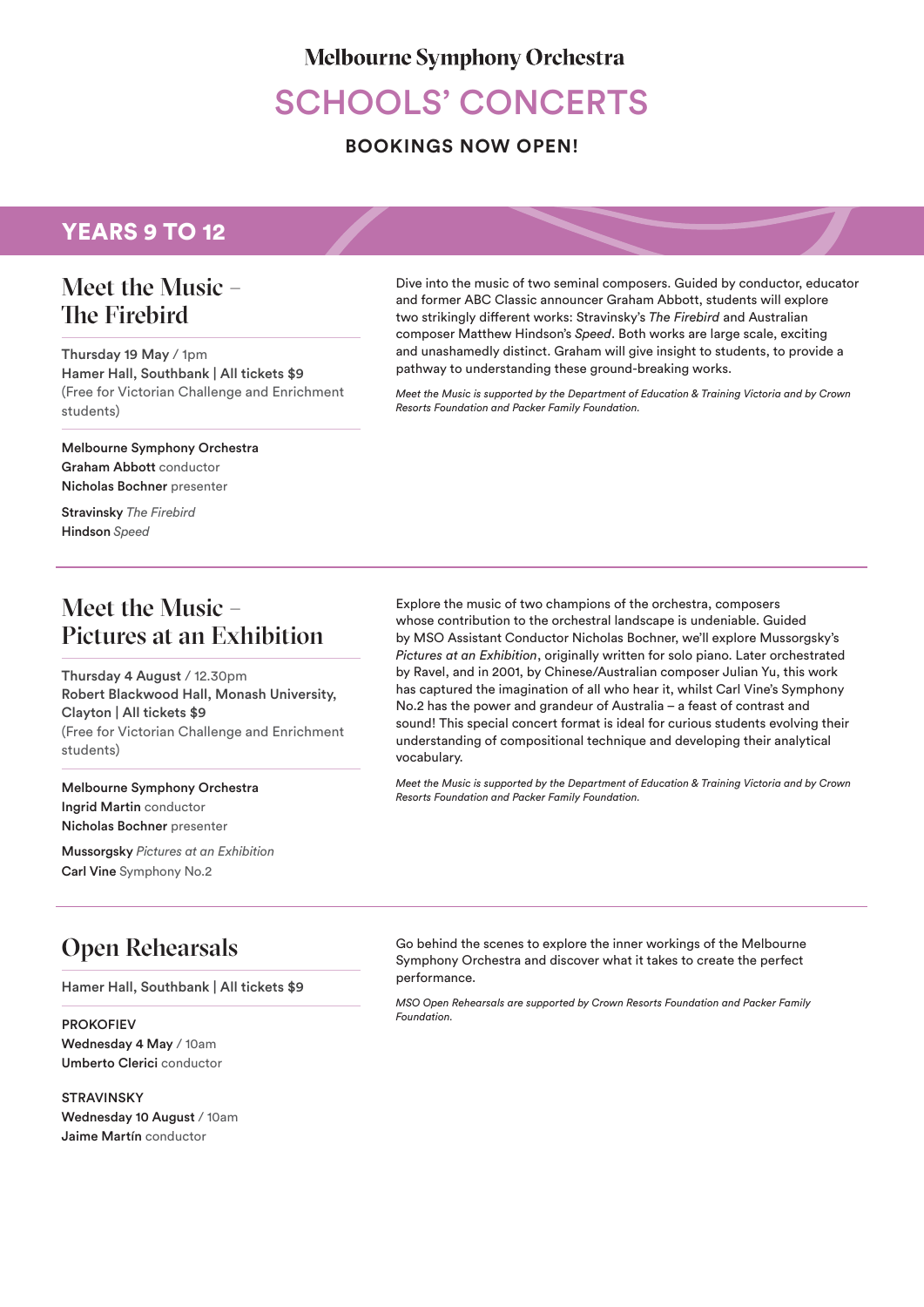### **Melbourne Symphony Orchestra**

# SCHOOLS' CONCERTS

#### **BOOKINGS NOW OPEN!**

# YEARS 7 TO 12

# Schools Side by Side

3–4 August Robert Blackwood Hall, Monash University, Clayton | Participation fee \$150

Borodin Overture and *Polovtsian Dances*  (from *Prince Igor*)

This incredible orchestral experience will remain with students for a lifetime! Open to young musicians of secondary school age, this inspiring and intensive event will take place over two days, culminating in a public performance in Hamer Hall. Participants will experience life in the orchestra through an intensive rehearsal period, including tutorials with MSO musicians sharing their best tips and extensive wealth of experience and knowledge. This opportunity is for those who aspire to a professional career in music or who crave a taste of the best the world has to offer in a nurturing learning environment.

This program is best suited to students with AMEB grade 8 or equivalent

Non-auditioned, application by cover letter/CV and supporting reference document from Head of Music or instrumental teacher. To apply for Schools Side by Side visit **msoschools.com.au**

# Work Experience

Two placements: Tuesday 28 – Thursday 30 June / 10am–4pm OR Tuesday 9 – Thursday 11 August / 10am–4pm MSO Work Experience offers students an opportunity for meaningful, wellrounded engagement with the MSO as a major performing arts company, as well as the arts sector more broadly.

Placements are run in a group format over three days, with a strong focus on arts administration. During their time with the MSO, students will have the opportunity to meet with musicians and staff, mix with the MSO's industryleading artistic planning team, observe orchestral rehearsals and explore Melbourne's arts precinct. In the event of COVID-19 restrictions still being in place, this program will run online.

Applications open in early Term 4 at **msoschools.com.au**